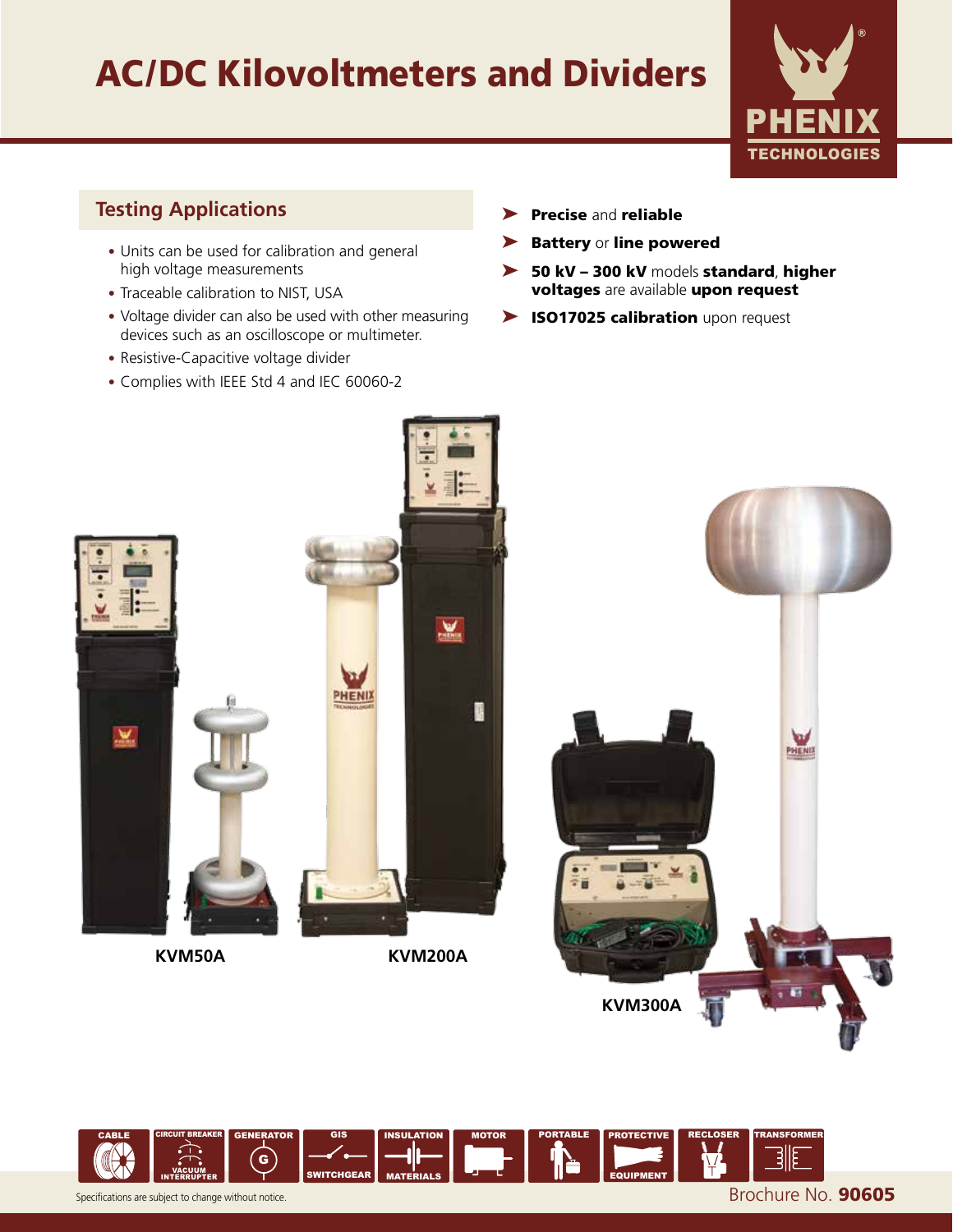|                               | <b>MODEL</b>                 |      | KVM50A                                        | <b>KVM100A</b>                                                                                   | <b>KVM200A</b>                       | <b>KVM300A</b>                |                                   |  |
|-------------------------------|------------------------------|------|-----------------------------------------------|--------------------------------------------------------------------------------------------------|--------------------------------------|-------------------------------|-----------------------------------|--|
|                               | <b>INPUT POWER</b>           |      | 100-240 VAC, 0.4 A, 47-63 Hz,<br>Single Phase |                                                                                                  |                                      |                               |                                   |  |
|                               | <b>BATTERY POWER</b>         |      | 9.6 V, Ni-MH, 3200 mA hr                      |                                                                                                  |                                      |                               |                                   |  |
|                               | <b>INPUT CHARGING JACK</b>   |      | +15 VDC, 1.5 A                                |                                                                                                  |                                      |                               |                                   |  |
|                               | <b>RESOLUTION</b>            |      | RANGE<br><b>RANGE</b><br><b>RANGE</b>         |                                                                                                  |                                      | <b>RANGE</b>                  |                                   |  |
|                               | 1 VOLT                       |      | 0-20 kV                                       | 0-20 kV                                                                                          | 0-20 kV                              |                               | n/a                               |  |
| <b>SPECIFICATIONS</b>         | 10 VOLT                      |      | 0-50 kV                                       | 0-100 kV                                                                                         | 0-200 kV                             |                               | 0-30 kV                           |  |
|                               | 100 VOLT                     |      | n/a                                           | n/a                                                                                              | n/a                                  |                               | 0-300 kV                          |  |
|                               | <b>HIGH VOLTAGE INPUT</b>    |      |                                               |                                                                                                  |                                      |                               |                                   |  |
|                               | <b>LOW RANGE</b>             |      | 0-20 kV AC/DC<br>0-50 kV AC/DC                | 0-20 kV AC/DC<br>0-100 kV AC/DC                                                                  | 0-20 kV AC/DC<br>0-200 kV AC/DC      |                               | 0-30 kV AC/DC<br>0-300 kV AC/DC   |  |
|                               | <b>HIGH RANGE</b><br>PEAK AC |      | 0-71 kV                                       | 0-141 kV                                                                                         | 0-200 kV                             |                               | 0-424 kV                          |  |
|                               | <b>DIVIDER IMPEDANCE</b>     |      |                                               |                                                                                                  |                                      |                               |                                   |  |
|                               | <b>RESISTANCE</b>            |      | 300 M Ohms                                    | 380 M Ohms                                                                                       | 760 M Ohms                           |                               | 1200 M Ohms                       |  |
|                               | CAPACITANCE                  |      | 15pF                                          | 200 pF                                                                                           | 100 pF                               |                               | 200 pF                            |  |
|                               | <b>RATIO</b>                 |      | 10,000:1                                      | 10,000:1                                                                                         | 10,000:1                             |                               | 10,000:1                          |  |
|                               |                              |      |                                               |                                                                                                  |                                      | Controls                      | <b>HV Divider</b>                 |  |
|                               | Length                       |      | 9 1/2" (241 mm)                               | 9 1/2" (241 mm)                                                                                  | 9 1/2" (241 mm)                      | 14" (356 mm)                  | 26" (660 mm)                      |  |
| <b>DIMENSIONS</b><br>& WEIGHT | Width                        |      | 9 1/2" (241 mm)                               | 9 1/2" (241 mm)                                                                                  | 9 1/2" (241 mm)                      | 12" (305 mm)                  | 26" (660 mm)                      |  |
|                               | Height<br>Weight             |      | 34 1/2" (876 mm)<br>26 lbs (12 kgs)           | 34 1/2" (876 mm)<br>30 lbs (14 kgs)                                                              | 43 1/2" (1105 mm)<br>43 lbs (20 kgs) | 7" (178 mm)<br>11 lbs (5 kgs) | 63" (1600 mm)<br>100 lbs (45 kgs) |  |
|                               | Length                       |      | 14" (356 mm)                                  | 14" (356 mm)                                                                                     | 14" (356 mm)                         |                               | 29" (737 mm)                      |  |
| <b>SHIPPING</b><br>SIZE       | Width                        |      | 14" (356 mm)                                  | 14" (356 mm)                                                                                     | 14" (356 mm)                         |                               | 36" (914 mm)                      |  |
|                               | Height                       |      | 36" (914 mm)                                  | 36" (914 mm)                                                                                     | 50" (1270 mm)                        |                               | 76" (1930 mm)                     |  |
|                               | Weight                       |      | 32 lbs (15 kgs)                               | 36 lbs (16 kgs)                                                                                  | 50 lbs (23 kgs)                      | 285 lbs (130 kgs)             |                                   |  |
|                               |                              |      |                                               |                                                                                                  |                                      |                               |                                   |  |
|                               | <b>CABLES INCLUDED</b>       |      | Input Power 10' (3 m)                         | Metering Interconnect 25' (8 m)                                                                  |                                      | Ground (2) 10' (3 m)          |                                   |  |
|                               |                              |      |                                               |                                                                                                  |                                      |                               |                                   |  |
|                               |                              |      |                                               |                                                                                                  |                                      |                               |                                   |  |
|                               |                              |      |                                               | <b>Voltage Measurement Functions/Frequency Range</b>                                             |                                      |                               |                                   |  |
|                               | <b>AC AVERAGE</b>            |      | Average Value of the Rectified AC Voltage     | (Equivalent to RMS Value divided by 1.11 for a Pure Sinusoid)                                    |                                      |                               |                                   |  |
|                               | <b>AC RMS</b>                |      | True RMS Value of the AC Voltage              |                                                                                                  |                                      |                               |                                   |  |
|                               | <b>AC PEAK</b>               |      |                                               | Average of the Positive and Negative Peak Voltage Values                                         |                                      |                               |                                   |  |
|                               | AC PEAK $1/\sqrt{2}$         |      | (Equivalent to RMS Value for a Pure Sinusoid) | Average of the Positive and Negative Peak Voltage Values, divided by $\sqrt{2}$                  |                                      |                               |                                   |  |
|                               | <b>DC AVERAGE</b>            |      | Average Value of the DC Voltage               |                                                                                                  |                                      |                               |                                   |  |
|                               | <b>DC PEAK</b>               |      | Peak Value of the DC Voltage                  |                                                                                                  |                                      |                               |                                   |  |
|                               | <b>DC RIPPLE</b>             |      |                                               | Average of the Positive and Negative Peak Values of the Filtered Ripple Voltage                  |                                      |                               |                                   |  |
|                               |                              |      |                                               |                                                                                                  |                                      |                               |                                   |  |
|                               |                              |      |                                               | Uncertainty (Based on k=2, Confidence Interval of 95%)                                           |                                      |                               |                                   |  |
|                               | <b>Metering Head</b>         |      | 0.5% of reading from 10-100% of range         |                                                                                                  |                                      |                               |                                   |  |
|                               | <b>Divider Ratio</b>         | 0.4% |                                               |                                                                                                  |                                      |                               |                                   |  |
|                               | Overall                      |      | 0.75% of reading from 10-100% of range        |                                                                                                  |                                      |                               |                                   |  |
|                               | the range of 20-1000Hz.      |      |                                               | NOTE: Above specified uncertainties are valid for AC and Ripple voltage measurement functions in |                                      |                               |                                   |  |
|                               |                              |      |                                               |                                                                                                  |                                      |                               |                                   |  |

# **Voltage Measurement Functions/Frequency Range**

| <b>AC AVERAGE</b>    | Average Value of the Rectified AC Voltage<br>(Equivalent to RMS Value divided by 1.11 for a Pure Sinusoid)                       |  |  |  |
|----------------------|----------------------------------------------------------------------------------------------------------------------------------|--|--|--|
| <b>AC RMS</b>        | True RMS Value of the AC Voltage                                                                                                 |  |  |  |
| <b>AC PEAK</b>       | Average of the Positive and Negative Peak Voltage Values                                                                         |  |  |  |
| AC PEAK $1/\sqrt{2}$ | Average of the Positive and Negative Peak Voltage Values, divided by $\sqrt{2}$<br>(Equivalent to RMS Value for a Pure Sinusoid) |  |  |  |
| DC AVERAGE           | Average Value of the DC Voltage                                                                                                  |  |  |  |
| DC PEAK              | Peak Value of the DC Voltage                                                                                                     |  |  |  |
| <b>DC RIPPLE</b>     | Average of the Positive and Negative Peak Values of the Filtered Ripple Voltage                                                  |  |  |  |

# **Uncertainty (Based on k=2, Confidence Interval of 95%)**

|                      | <b>Metering Head</b> $\begin{vmatrix} 0.5\% & 0 \end{vmatrix}$ reading from 10-100% of range |  |  |  |
|----------------------|----------------------------------------------------------------------------------------------|--|--|--|
| <b>Divider Ratio</b> | $10.4\%$                                                                                     |  |  |  |
| Overall              | 0.75% of reading from 10-100% of range                                                       |  |  |  |



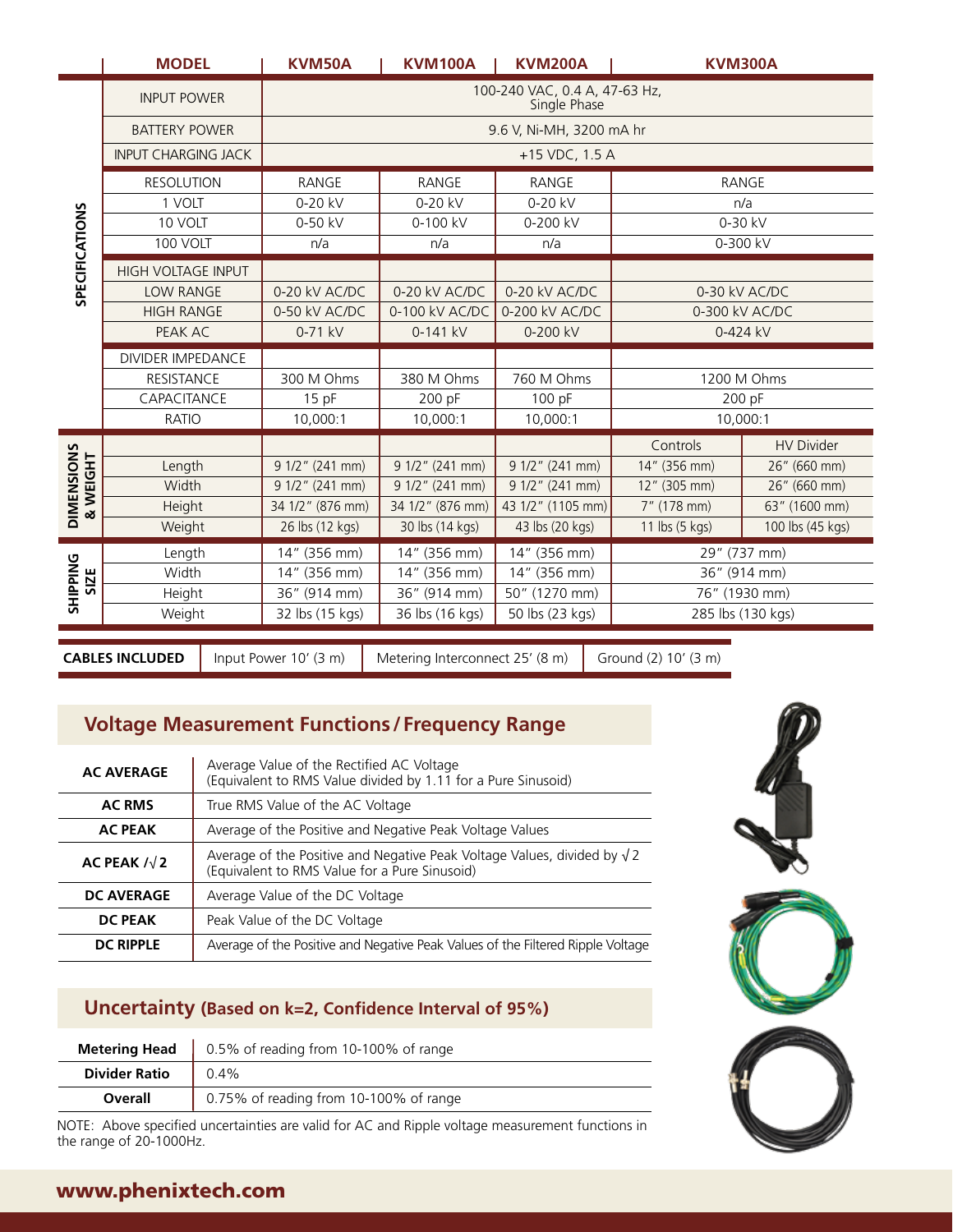#### **Precision Modular Divider for on-site or lab use**

Designed to be easily disassembled and transported and still offer excellent stability and low ratio error. The largest single piece is less than 900 mm (37") long and less than 35 kgs (80 lbs). This divider can be used as the primary calibration standard to calibrate precision ultra-high voltage AC /DC measurement systems on-site. Transportation boxes are available as an option. Other ratios are available upon request.



 $-112$ 

0 0 0 0

| <b>MODEL</b>                     | <b>DVD233-1M</b>                                      | <b>DVD467-2M</b>                                   | <b>DVD700-3M</b>                                      | <b>DVD933-4M</b>                                    |  |  |
|----------------------------------|-------------------------------------------------------|----------------------------------------------------|-------------------------------------------------------|-----------------------------------------------------|--|--|
| <b>AC Rating</b>                 | 166 kV                                                | 334 kV                                             | 500 kV                                                | 668 kV                                              |  |  |
| DC Rating                        | 233 kV                                                | 467 kV                                             | 700 kV                                                | 933 kV                                              |  |  |
| Capacitance                      | 1 <sub>nF</sub>                                       | $0.5$ nF                                           | $0.33$ nF                                             | $0.25$ nF                                           |  |  |
| Resistance                       | 667 M Ohms                                            | 1333 M Ohms                                        | 2000 M Ohms                                           | 2666 M Ohms                                         |  |  |
| Divider Ratio                    | per customer requirement, consult factory             |                                                    |                                                       |                                                     |  |  |
| Height<br>with Base              | 72"<br>(1829 mm)                                      | 107''<br>(2718 mm)                                 | 141''<br>$(3581 \, \text{mm})$                        | 177"<br>(4496 mm)                                   |  |  |
| <b>Base</b><br><b>Dimensions</b> | 70" x 70" x 13"<br>(1780 mm x<br>1780 mm x<br>330 mm) | 70"x 70"x13"<br>(1780 mm x<br>1780 mm x<br>330 mm) | 70" x 70" x 13"<br>(1780 mm x<br>1780 mm x<br>330 mm) | 100"x100"x13"<br>(2540 mm x<br>2540 mm x<br>330 mm) |  |  |
| AC Frequency<br>Range            | 20-300 Hz                                             | 20-300 Hz                                          | 20-300 Hz                                             | 20-300 Hz                                           |  |  |
| Response Time                    | consult factory                                       |                                                    |                                                       |                                                     |  |  |
| Weight                           | 215 lbs<br>(98 kgs)                                   | 295 lbs<br>(134 kgs)                               | 375 lbs<br>(170 kgs)                                  | 455 lbs<br>(206 kgs)                                |  |  |
| Ratio Error DC                   | consult factory                                       |                                                    |                                                       |                                                     |  |  |
| Ratio Error AC<br>(50/60 Hz)     | consult factory                                       |                                                    |                                                       |                                                     |  |  |